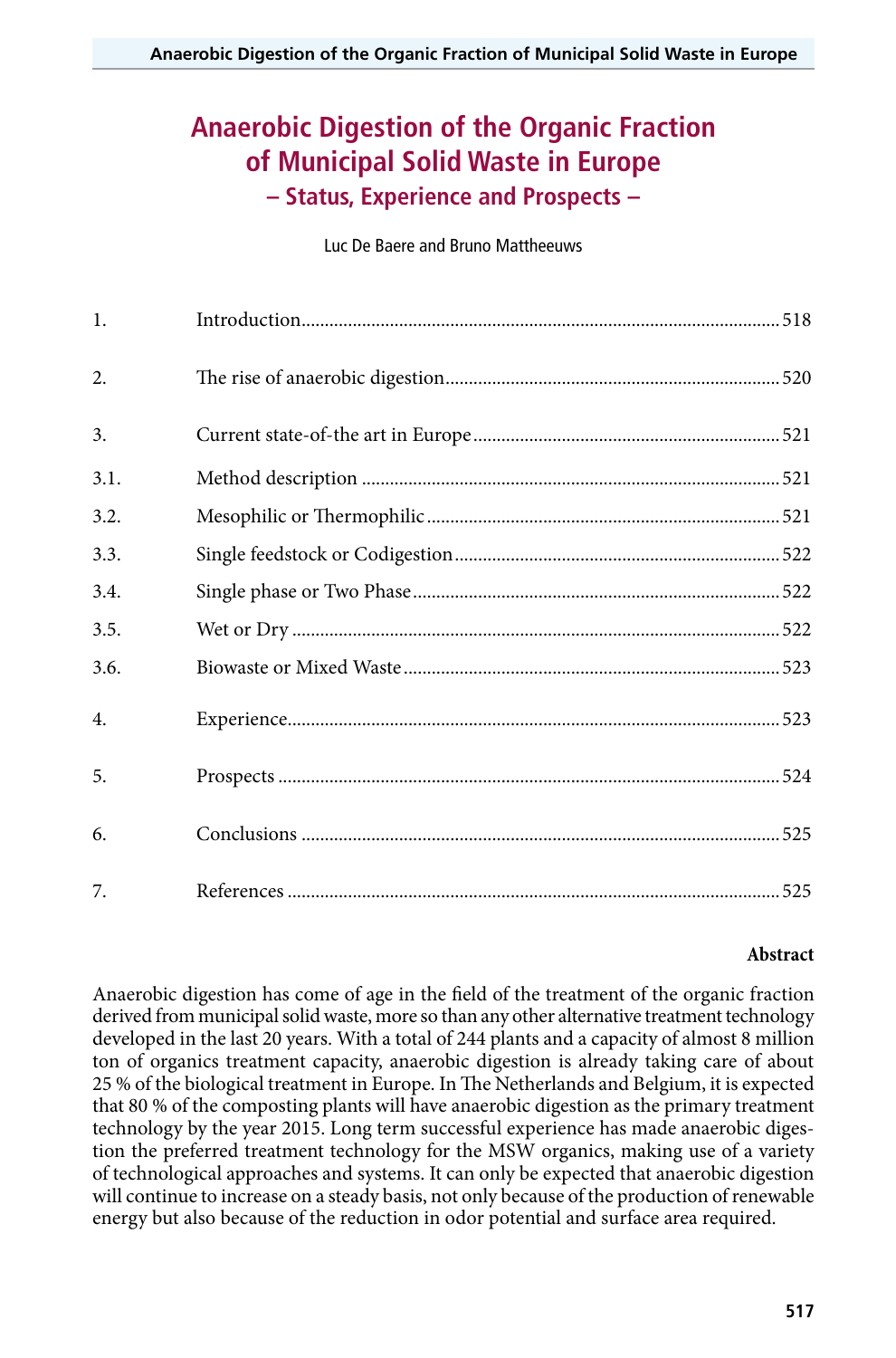### 1. Introduction

The management of municipal solid waste (MSW) has been subject to major developments during the past 20 years. At the end of the '80s, landfilling and mass burn incineration were still the major methods by which MSW was disposed of. Composting made up a small percentage of the disposal and was on the decline because of major quality challenges due to heavy metals and inert materials in the final end-product. Recycling was limited to paper and glass and easily recoverable materials.

Major progress was made in all areas of waste management but the introduction of anaerobic digestion into the treatment of MSW is one of the most successful and innovative technology developments observed during the last two decades in the waste management field. Anaerobic digestion has become fully accepted as a proven and an even preferred method for the intensive biodegradation phase of organic fractions derived from MSW.

Even though continued progress has been made with other alternative treatment technologies (gasification, pyrolysis, plasma, biological drying, etc.), these technologies have by far not seen the same widespread implementation that anaerobic digestion has been able to achieve. In Europe alone, 244 installations dealing with the organic fraction of MSW as a significant portion of the feedstock have been constructed or are permitted and contracted to be constructed (up to 2014). The cumulative capacity of all of these anaerobic digestion plants amounts to 7,750,000 ton per year of organics going into the digestion phase. If one assumes 300 kg of biodegradable waste generated per person and per year<sup>1</sup>, this capacity represents about 5 % of the biodegradable waste generated across Europe (excluding former USSR-states) by 550 million inhabitants. In addition, this capacity represents 25 % of all biological treatment, which is estimated at around 20 % of all municipal solid waste disposal in Europe. However, it should be noted that probably 10 to 15 % of the plants are no longer in operation. This could be partially compensated by the too low (inventoried) capacity to be constructed in 2014, as there are undoubtedly projects that are not included in the assessment yet.

Countries having the largest capacity installed are Germany with about 2 million tons of annual capacity, and Spain with 1.6 million tons (see Figure 1). However, if one adjusts for the number of inhabitants, then countries like The Netherlands and Switzerland become the highest<sup>2</sup> in installed annual capacity of respectively 52,400 tons per million people and 49,000 tons per million people (see Figure 2). The Netherlands have implemented a strategic initiative in order to promote anaerobic digestion of MSW-derived organics during the last three years. The country has a very well developed infrastructure for natural gas but as the gas wells are running dry in the North Sea, the government is intent on producing a large amount of biomethane which can be distributed across the country. The Netherlands have the ambition to replace 15 to 20 % of the natural gas by *green gas* by 2030.

One big difference between the two countries is that the sizes of the plants are very different. The average size of an anaerobic digester is 31,700 tons per year in Europe but there exists a big variation. The Netherlands has large plants (average capacity  $= 54,000$  tons), while Switzerland installed many small plants (average capacity = 14,000 tons). This reflects the dense population in The Netherlands and the drive to lower costs, while in Switzerland the split is due to geographical complications in transporting waste from one area to another.

<sup>1</sup> Municipal Solid Waste (MSW) generation in the EU-27 has been stabilizing at around 520 kg/capita since 2000. It is assumed that about 60 % of that waste is organic.

<sup>&</sup>lt;sup>2</sup> Except for Malta and Luxemburg, but these countries can be considered as an exception due to their small surface.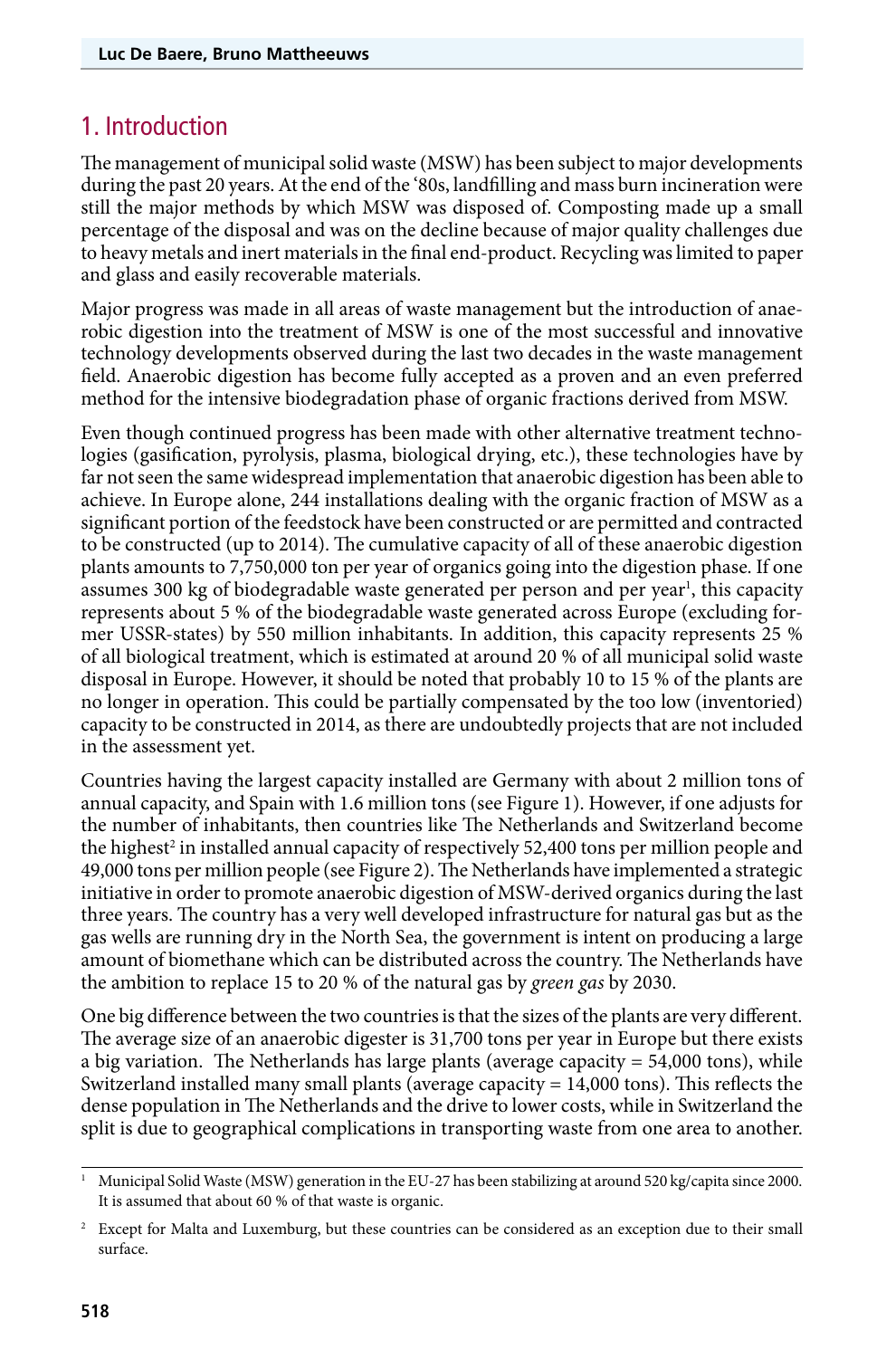The largest plants can be found in France (average size of 56,130 tons per year) and the smallest plants can be found in Sweden (average size of 10,000 tons per year).



Figure 1: Total installed capacity per country



Figure 2: Installed capacity per million inhabitants and per country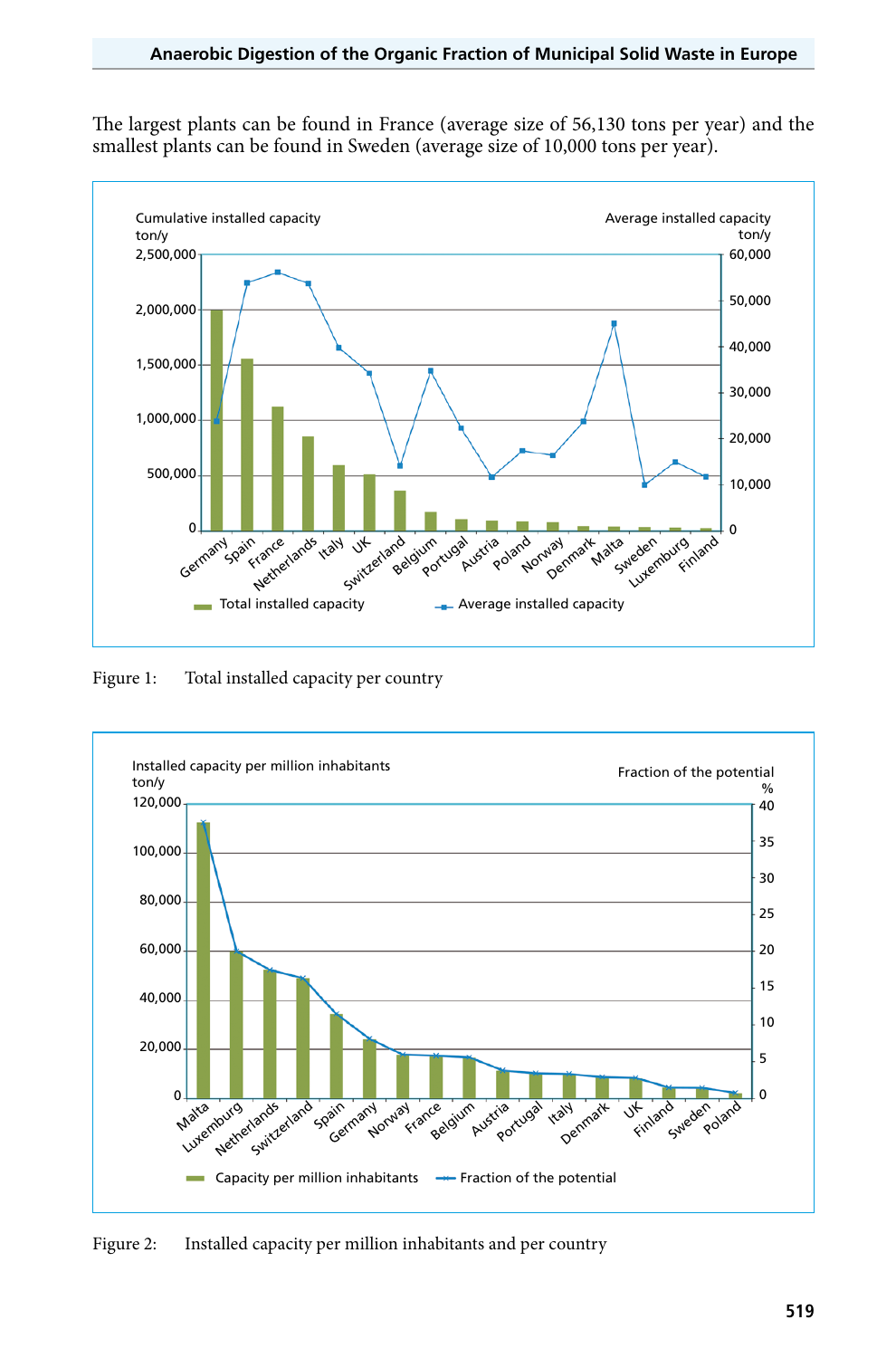The above mentioned figures show that geographical parameters and country policies have a strong impact on the type of AD plants that a country will implement. France does not stimulate source separation and likes to concentrate everything in cities or metropolises (resulting in large treatment facilities), while Sweden focuses on local (small scale) digestion of biowaste. From an economic perspective, plants should be at least 30,000 ton per year in capacity into the digester, and preferably even 40,000 to 50,000 ton per year, unless other restrictions or financial aspects apply.

### 2. The rise of anaerobic digestion

The first anaerobic digestion plants were all constructed for the treatment of mixed municipal solid waste, as no source separate collection existed at the time. The rapid rise of source separate collection in the '90s triggered the implementation of a large number of anaerobic digestion plants, even though the technology was still in its infancy. It was in the first place the number of composting plants that increased dramatically again after years of decline, and a number of those plants opted for anaerobic digestion. The fact that the feedstock derived from source separate collection was much cleaner, spurred the development and adaptation of more conventional digestion technologies, sometimes with mixed success.

Anaerobic digestion used to be anathema in the world of composting. Anaerobic meant big operational problems and odor issues. Now, anaerobic digestion and composting go hand in hand in many ways. Anaerobic digestion is used to replace the intensive aerobic composting phase but is always followed by a dewatering step to produce a digested cake that can be further aerated and turned into a high quality compost. Or a fraction of the waste (the wetter and most digestible fraction) is separated and digested, while the larger woody waste is treated in simple green waste composting plants or is used as a bulking agent for the treatment of the digestate coming from the wetter fraction.



Figure 3: Increase in capacity per million inhabitants per country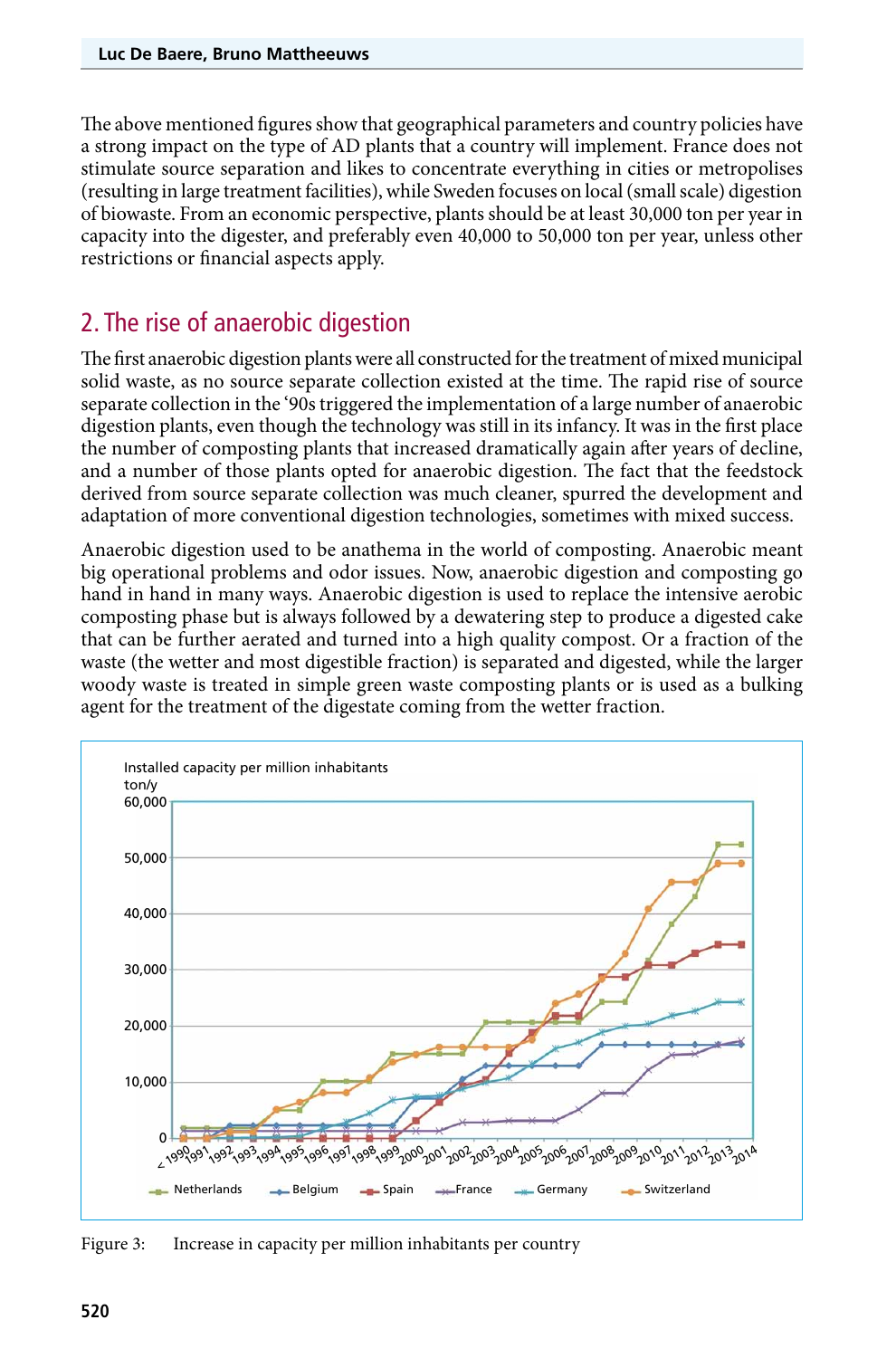The construction of digestion capacity has not been explosive but steady. It cannot be said that anaerobic digestion is cheaper than aerobic composting, even compared to in-vessel composting. However, anaerobic digestion offers the opportunity to produce renewable energy, to reduce the surface area of the site and to significantly reduce the odor nuisance of the plants. All in all, a composting plant with anaerobic digestion offers a higher quality of treatment but at an extra price, except for specific cases.

In Figure 3 an overview can be found of the increase in capacity in the most important countries (countries with the highest installed capacity per million inhabitants). Countries like Switzerland, the Netherlands and Germany were early adopters (and whereby the Netherlands seems to be only now on cruising speed), while France and Spain started much later with the implementation of anaerobic digestion as a treatment method for MSW. The leveling off in 2014 is due to the limited number of plants that are now already known to be contracted for startup in that year.

### 3. Current state-of-the art in Europe

### 3.1. Method description

In order to get an accurate overview over the status of anaerobic digestion of the organic fraction of MSW in Europe, the following criteria were taken into account in order to be taken up in the assessment:

- At least 10 % organic solid waste from household origin needs to be treated in the plant, with a minimum capacity of 3,000 ton per year.
- The capacity taken into consideration is the designed capacity for the plant, unless specified differently by the supplier/operator. For biowaste, the total capacity of the biowaste plant was used while for mixed and residual waste plants, the actual capacity going into the digesters was used.
- Plants were not eliminated if operation ceased.
- The plants taken into consideration have to be at least under construction or contracted and situated in Europe. A prognosis was made for 2013 and 2014 based on awarded tenders.

With these criteria, a quantitative analysis was made on the installed annual capacity as such. But as the anaerobic digestion plants can be divided into different *subcategories*, a more thorough analysis was made on the installed capacity. The most important process parameters that can be used to distinguish between the different anaerobic digestion plants are operating temperature, moisture content, complexity, feedstock and codigestion. Below, some trends per process parameter are presented.

### 3.2. Mesophilic or Thermophilic

Mesophilic digesters operate at a temperature between 35  $^{\circ}$ C and 40  $^{\circ}$ C, while thermophilic digesters operate between 50 °C and 55 °C.

| Cumulative installed percentage in 2014 |                    |              |  |
|-----------------------------------------|--------------------|--------------|--|
| <b>Parameter</b>                        | <b>Temperature</b> |              |  |
|                                         | Mesophilic         | Thermophilic |  |
| Cumulative installed %                  | 67 %               | 33 %         |  |

Table 1: Cumulative percentage of mesophilic and thermophilic capacity installed in 2014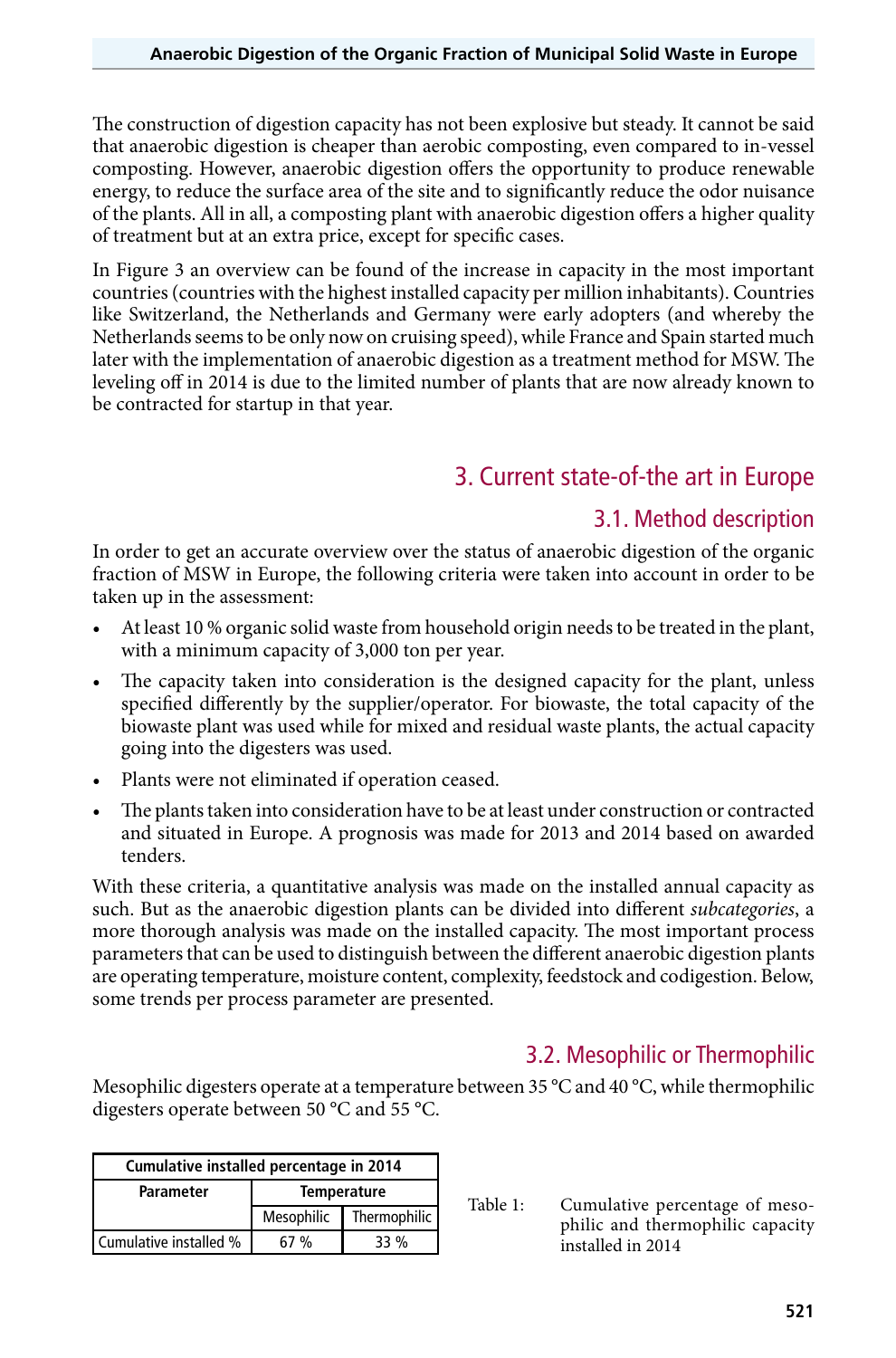Mesophilic digestion has always been predominant, mainly because it is the temperature of choice for most of the applications in the field of wastewater, manure and sewage sludge digestion. Other reasons are the smaller need for heating and because it was considered a more stable process. However, thermophilic digestion has always played an important role in the digestion of the organic fraction of MSW. Except for the period of 2005-2007 when a lot of wet mesophilic plants were installed, thermophilic digestion has always had a market share of about 30 to 40 %. For the period 2010-2014, this will even be slightly higher. The need for heating plays a smaller role in dry digestion systems, while biogas production rates can be 30 to 50 % higher compared to mesophilic digestion, using the same technology. Stable thermophilic large scale performance has been proven over many years of operation by several technologies.

### 3.3. Single feedstock or Codigestion

Table 2: Cumulative percentage of solid waste and codigestion capacity installed in 2014

| Cumulative installed percentage in 2014 |             |             |  |
|-----------------------------------------|-------------|-------------|--|
| <b>Parameter</b>                        | Codigestion |             |  |
|                                         | Solid waste | Codigestion |  |
| Cumulative installed %                  | 89%         | $11\%$      |  |

In household waste digestion, the addition of other products to the organic fraction of MSW (=codigestion) used to be rather the exception in the last 15 years. This can be explained by the fact that AD plants treating MSW are usually *dedicated* plants (e.g. with a pre-treatment tailor made to a specific waste stream with a particular composition). However, a small augmentation in the number of codigestion plants can be

observed (up to 13 % of the installed capacity in the last 2 years). Probably, the strong rise in codigestion facilities in the agro-industrial sector has shown that adding *co-products* could also be an option for operators of MSW-plants to improve their process or the economics of the plant.

Nonetheless, it is important to realize that some facilities foresee this option but make no (or little) use of it and in general, the amount of co-products is rather low (e.g. 10 to 15 %).

#### 3.4. Single phase or Two Phase

Table 3: Cumulative percentage of one phase and two phase capacity installed in 2014

| Cumulative installed percentage in 2014 |            |               |  |
|-----------------------------------------|------------|---------------|--|
| Parameter                               | Complexity |               |  |
|                                         | One phase  | Two phase     |  |
| Cumulative installed %                  | 93%        | $\frac{0}{0}$ |  |

The number of plants that apply two-phase digestion for the treatment of MSW, in which there is a separate hydrolysis phase followed by the actual methanization phase, has continued to decline since the beginning of the nineties. Many high-rate one-phase systems have been installed and have proven to be efficient (such as the DRANCO system). No immediate change is expected in the trend of this parameter, also due to the higher investment and operating costs for running two different processes.

#### 3.5. Wet or Dry

In general, dry digestion is considered to have > 15 % total solids (TS) in the digester.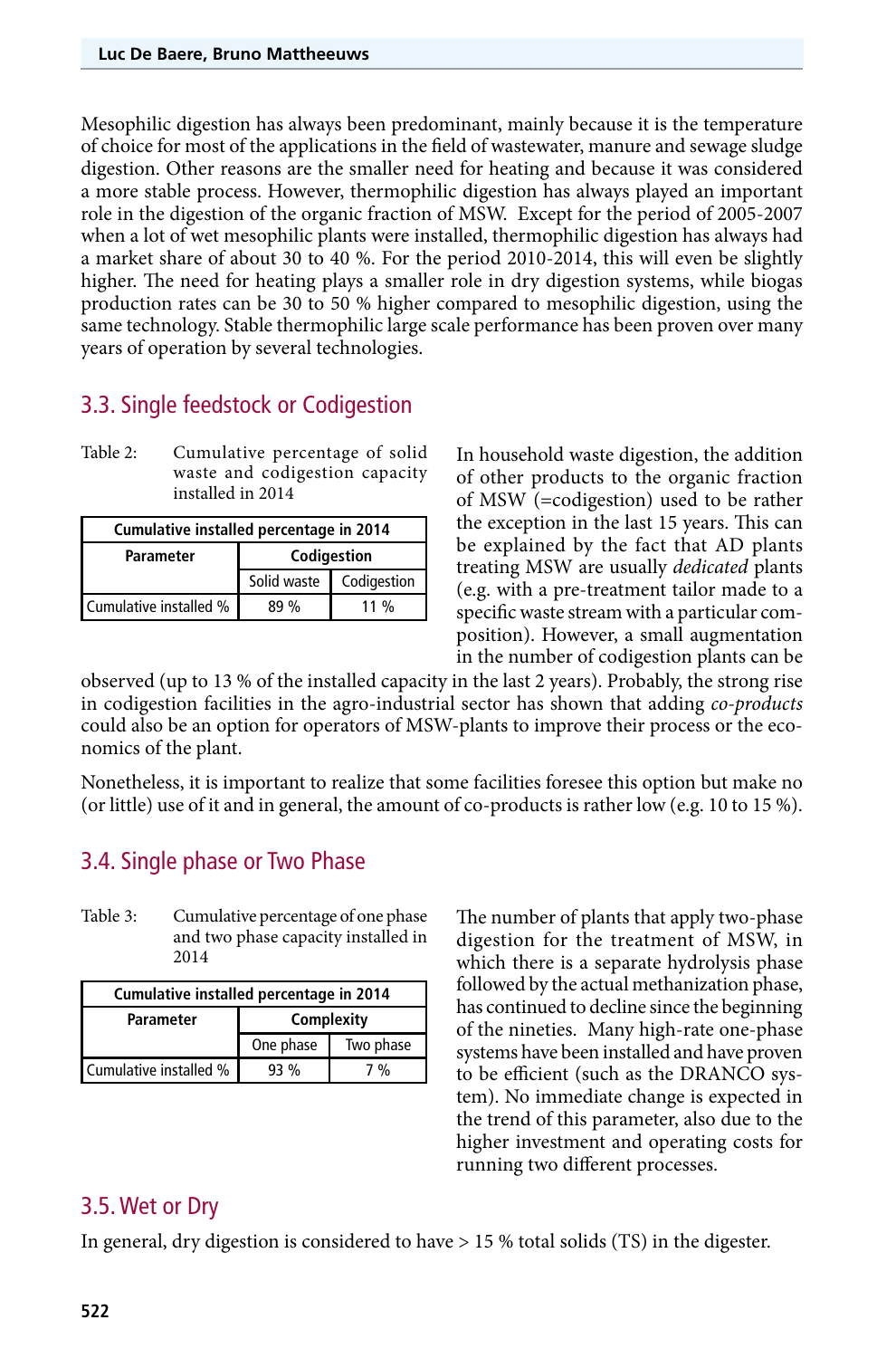| Table 4: | Cumulative percentage of wet and |
|----------|----------------------------------|
|          | dry capacity installed in 2014   |

| Cumulative installed percentage in 2014 |                         |     |  |
|-----------------------------------------|-------------------------|-----|--|
| <b>Parameter</b>                        | <b>Moisture content</b> |     |  |
|                                         | Wet                     | Drv |  |
| Cumulative installed %                  | 38 %                    | 62% |  |

In the beginning of the '90s, most digesters were working at a high total solids-content (about 70 % of the installed capacity was *dry*). Dry digestion has almost always been predominant, excluding the (above mentioned) period of 2005-2007 with the construction of large wet digestion systems in Spain.

During the last 5 years, dry digestion accounts for about 70 % of the installed capacity (resulting in a cumulative market share of about 62 %).

| Table 5: | Cumulative percentage of wet and |
|----------|----------------------------------|
|          | dry capacity installed in 2014   |

| Cumulative installed percentage in 2014 |                  |             |  |
|-----------------------------------------|------------------|-------------|--|
| <b>Parameter</b>                        | <b>Feedstock</b> |             |  |
|                                         | <b>Biowaste</b>  | Mixed waste |  |
| Cumulative installed %                  | 55 %             | 45 %        |  |

#### 3.6. Biowaste or Mixed Waste

The parameter *feedstock* probably shows the highest variation during the evaluated period (1990-2014). In the beginning, the few digesters that were installed were all treating mixed waste (because there was hardly any source separation). When more and more countries started to implement source segregation in the nineties, the number of AD plants treating biowaste increased rapidly. During the period 2000-2006, many plants

were installed in countries were source separation is not common (resulting in a sharp rise in the amount of mixed waste plants). However, during the last period (2006-2014), an upward trend of plants treating biowaste can be observed, as source separate collection is implemented in more and more countries. By 2014 about 55 % of the installed capacity is destined to treat biowaste.

### 4. Experience

Many anaerobic digestion plants have operated reliably for 10-15 years and to even more than 20 years. Based on the experiences gained, one can only expect that plants will become more and more reliable, as mistakes are corrected and less performing technologies are eliminated.

The problems must not be underestimated in building and designing new plants though, not only from a technical perspective but also from a biological perspective. A thorough knowledge of the composition of the waste is useful in order to accurately assess the most appropriate technology as well as the economic ramifications. Different feedstocks in different countries will have widely varying properties and biogas yields.

Experience has shown that not all plants and technologies have been equally successful. Mixed or residual waste (residual waste is the waste left after source separate collection of the biowaste fraction) digestion is the most challenging as the feedstock poses the most problems due to the high level of contaminants in the organics. Sedimentation and formation of a floating layer need to be prevented by either operating under dry conditions or eliminating the contaminants in an effective pretreatment in order to allow wet fermentation. Also the treatment of source separated organics needs to be carefully designed. Some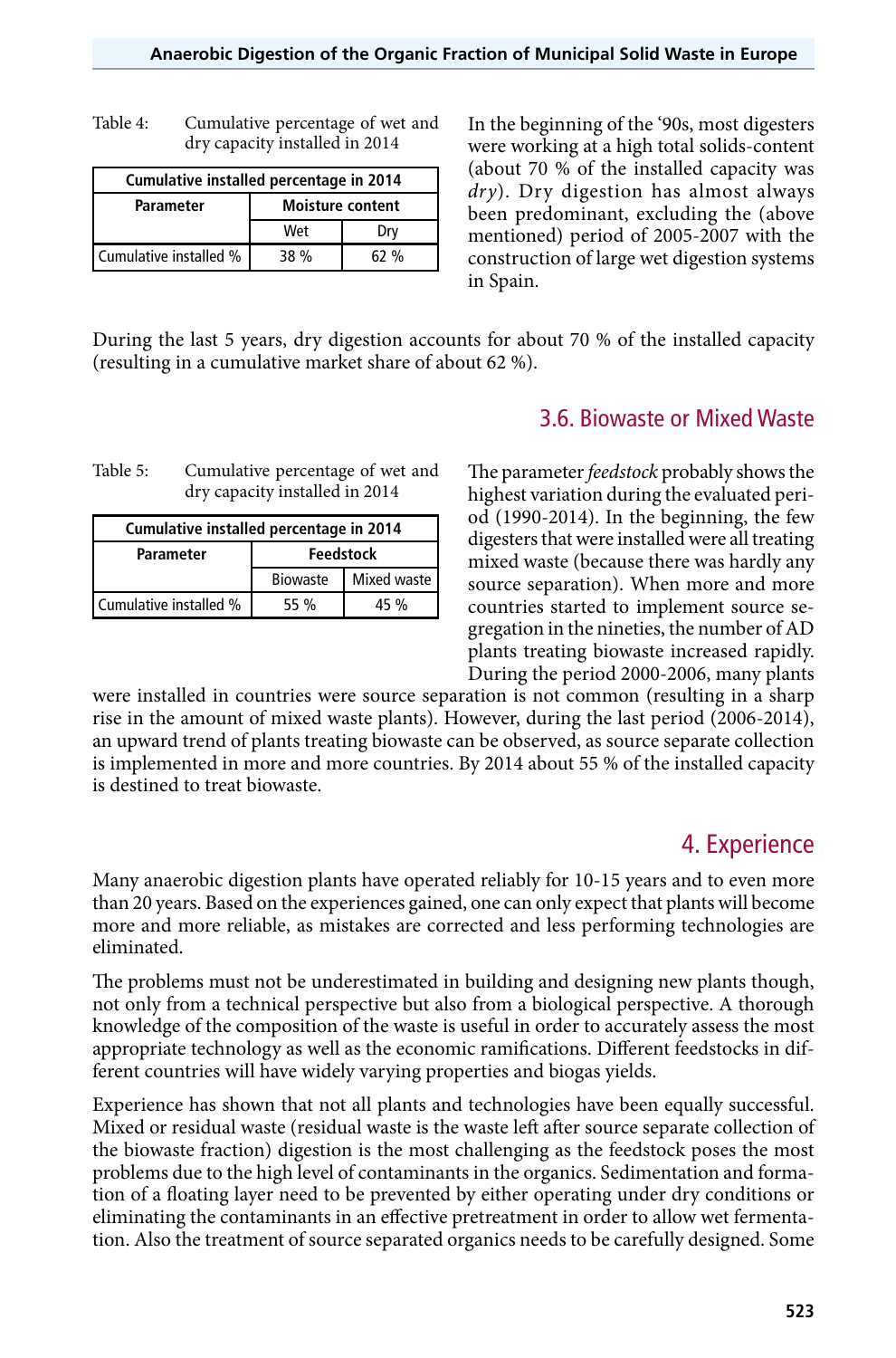source separated organics contain large amounts of sand due to the sandy soils in the area and depending on the amount of yard waste that is added to the feedstock, while the woody waste can form a floating layer.

Alternative solutions have been to limit the kind of waste that is collected for digestion to pure food waste (excluding wood or yard waste) or to mix in large amounts of yard waste and treat the wastes in simple tunnel dry batch systems.

## 5. Prospects

The prospects for anaerobic digestion are steadily improving, and a continued steady increase of capacity can be expected. Anaerobic digestion will continue to replace the first intensive composting step for the treatment of more and more biodegradable waste from MSW. Countries like The Netherlands and Belgium will have 80 % or more of the existing composting plants equipped with an anaerobic digestion system by the year 2015, based on the planning. Now already, the vast majority of tenders in the *Supplement to the Official Journal of the European Union* (dedicated to European public procurement) requires anaerobic digestion as the first step of the biological treatment process.

One of the major developments that will undoubtedly continue to increase has been to insert an anaerobic digester into already existing composting plants. Many composting plants that were constructed for source separated organics were aerobic systems as the anaerobic technologies were still in full development. However, these plants are now 15 to 20 years old and need an upgrade. The insertion of anaerobic digestion as a first phase of the treatment process is a topic at almost all of these aging plants. Insertion of an anaerobic digestion allows to use the existing equipment and also retain the same site due to the low requirement for surface area, thereby reducing the investment needed (see Figure 4) and making anaerobic digestion the most economically attractive upgrade of the facility. The biological treatment plant becomes an energy producer (instead of only an energy consumer), and insertion of anaerobic digestion also reduces odor problems.



Figure 4:

Anaerobic digestion plant in Hengelo (The Netherlands) showing integration of an anaerobic digestion into an existing composting plant

Also mixed waste sorting and composting plants and even incineration plants can benefit from the insertion of an anaerobic digestion system for the most biodegradable part of the waste. Several projects have been constructed or are slated for these applications.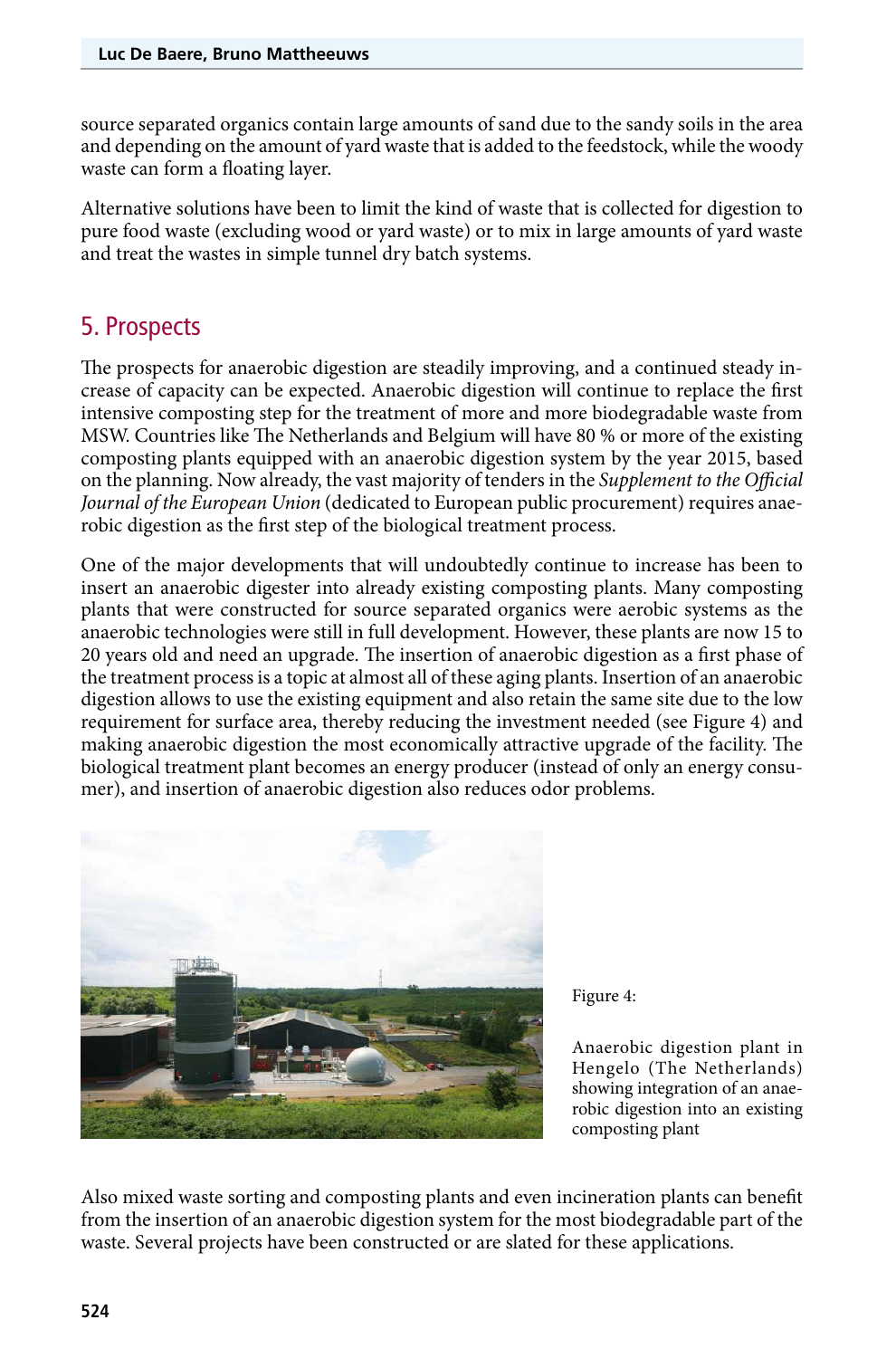Another development in the last five years has been the construction of batch tunnel dry digestion systems (see Figure 5). These digestion systems offer a low technology solution in comparison with the more technologically advanced continuous systems. Sophisticated pumps and processing equipment are replaced by front-end loaders and manpower. Due to the modular nature of these simple systems, they have an advantage for smaller capacities and for plants where stepwise augmentation of the capacity is desired.



Figure 5:

Batch digestion in Germany

From a geographical perspective, a major development of the digestion technology for the organic fraction of MSW can be expected in the previous Eastern European countries where the EU standards and regulations need to be implemented over the coming years. Higher levels of recycling and reduced disposal of organics into landfills will stimulate the expansion of digestion capacity in those countries.

### 6. Conclusions

Anaerobic digestion has been demonstrated to be a viable alternative waste treatment method for the handling of the organic fraction of MSW and is a fully accepted proven technology. In many cases, it is the preferred treatment technology for the intensive phase of biological treatment. Several countries will have a large majority of the composting or MBT plants equipped with an anaerobic digestion step.

The digestion of the organic fraction of MSW has matured as a technology. Many innovative improvements and developments have been made during the first twenty years. An ever widening variety of technologies offering different approaches have been developed in order to efficiently treat the organic fraction coming from MSW. Anaerobic digestion will play a steadily increasing role in the field of the biological treatment of MSW organics.

### 7. References

- [1] De Baere, L.: Anaerobic digestion of solid waste: state-of-the-art. Water Science and Technology vol 41 No 3, 2000, pp. 283-290
- [2] De Baere, L.: Integration of anaerobic digestion in MBT facilities. Proceedings 1st UK Conference and Exhibition on Biodegradable and Residual Waste Management, February 18-19, 2004, Harrogate, 2004, pp. 59-65